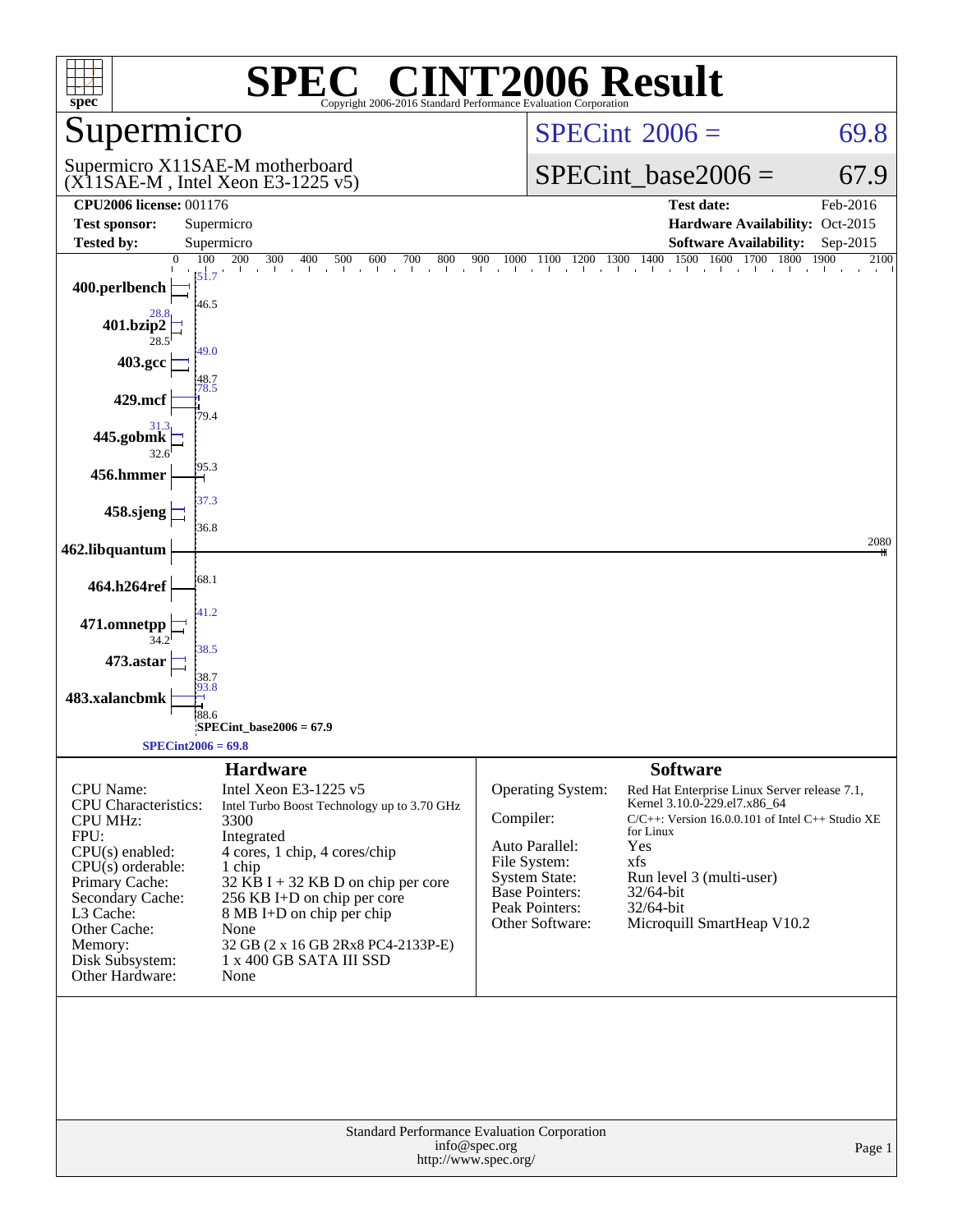

### Supermicro

#### (X11SAE-M , Intel Xeon E3-1225 v5) Supermicro X11SAE-M motherboard

 $SPECint2006 = 69.8$  $SPECint2006 = 69.8$ 

### SPECint base2006 =  $67.9$

**[CPU2006 license:](http://www.spec.org/auto/cpu2006/Docs/result-fields.html#CPU2006license)** 001176 **[Test date:](http://www.spec.org/auto/cpu2006/Docs/result-fields.html#Testdate)** Feb-2016 **[Test sponsor:](http://www.spec.org/auto/cpu2006/Docs/result-fields.html#Testsponsor)** Supermicro Supermicro **[Hardware Availability:](http://www.spec.org/auto/cpu2006/Docs/result-fields.html#HardwareAvailability)** Oct-2015 **[Tested by:](http://www.spec.org/auto/cpu2006/Docs/result-fields.html#Testedby)** Supermicro **Supermicro [Software Availability:](http://www.spec.org/auto/cpu2006/Docs/result-fields.html#SoftwareAvailability)** Sep-2015

#### **[Results Table](http://www.spec.org/auto/cpu2006/Docs/result-fields.html#ResultsTable)**

|                                                                                                          | <b>Base</b>    |              |                |              |                |       | <b>Peak</b>    |              |                |              |                |              |
|----------------------------------------------------------------------------------------------------------|----------------|--------------|----------------|--------------|----------------|-------|----------------|--------------|----------------|--------------|----------------|--------------|
| <b>Benchmark</b>                                                                                         | <b>Seconds</b> | <b>Ratio</b> | <b>Seconds</b> | <b>Ratio</b> | <b>Seconds</b> | Ratio | <b>Seconds</b> | <b>Ratio</b> | <b>Seconds</b> | <b>Ratio</b> | <b>Seconds</b> | <b>Ratio</b> |
| $ 400$ .perlbench                                                                                        | 210            | 46.5         | 210            | 46.5         | 210            | 46.5  | 189            | 51.7         | 189            | 51.7         | 189            | 51.7         |
| 401.bzip2                                                                                                | 339            | 28.5         | 339            | 28.5         | 339            | 28.5  | 333            | 28.9         | 335            | 28.8         | 335            | 28.8         |
| $403.\text{gcc}$                                                                                         | 165            | 48.8         | 165            | 48.7         | 165            | 48.6  | 164            | 49.1         | 165            | 48.9         | 164            | <u>49.0</u>  |
| $429$ .mcf                                                                                               | 114            | 80.1         | 117            | 78.0         | 115            | 79.4  | 117            | 77.9         | <b>116</b>     | 78.5         | 113            | 80.9         |
| $445$ .gobmk                                                                                             | 322            | 32.6         | 323            | 32.5         | 322            | 32.6  | 335            | 31.4         | 335            | 31.3         | 335            | 31.3         |
| 456.hmmer                                                                                                | 98.1           | 95.1         | 97.9           | 95.3         | 97.9           | 95.3  | 98.1           | 95.1         | 97.9           | 95.3         | 97.9           | 95.3         |
| $458$ .sjeng                                                                                             | 329            | 36.8         | 329            | 36.8         | 329            | 36.8  | 324            | 37.3         | 325            | 37.2         | 324            | 37.3         |
| 462.libquantum                                                                                           | 10.0           | 2070         | 9.98           | 2080         | 9.96           | 2080  | 10.0           | 2070         | 9.98           | 2080         | 9.96           | 2080         |
| 464.h264ref                                                                                              | 325            | 68.1         | 324            | 68.2         | 325            | 68.0  | 325            | 68.1         | 324            | 68.2         | 325            | 68.0         |
| 471.omnetpp                                                                                              | 182            | 34.3         | 183            | 34.2         | 183            | 34.1  | 153            | 40.8         | 151            | 41.5         | 152            | 41.2         |
| $ 473$ . astar                                                                                           | 181            | 38.7         | 182            | 38.7         | 183            | 38.4  | 183            | 38.5         | 183            | 38.4         | 182            | 38.6         |
| 483.xalancbmk                                                                                            | 77.6           | 88.9         | 77.9           | 88.6         | 78.3           | 88.1  | 73.6           | 93.8         | 73.5           | 93.8         | 73.6           | 93.8         |
| Results appear in the order in which they were run. Bold underlined text indicates a median measurement. |                |              |                |              |                |       |                |              |                |              |                |              |

### **[Submit Notes](http://www.spec.org/auto/cpu2006/Docs/result-fields.html#SubmitNotes)**

The config file option 'submit' was used.

### **[Operating System Notes](http://www.spec.org/auto/cpu2006/Docs/result-fields.html#OperatingSystemNotes)**

Stack size set to unlimited using "ulimit -s unlimited"

### **[Platform Notes](http://www.spec.org/auto/cpu2006/Docs/result-fields.html#PlatformNotes)**

As tested, the system used a Supermicro CSE-731i-300B chassis. The chassis is configured with 2 PWS-305-PQ redundant power supply, 1 SNK-P0046A4 heatsink, as well as 1 FAN-0108L4 rear cooling fan. Sysinfo program /usr/cpu2006/config/sysinfo.rev6914 \$Rev: 6914 \$ \$Date:: 2014-06-25 #\$ e3fbb8667b5a285932ceab81e28219e1 running on X10SRA-01 Wed Feb 3 21:55:26 2016 This section contains SUT (System Under Test) info as seen by some common utilities. To remove or add to this section, see: <http://www.spec.org/cpu2006/Docs/config.html#sysinfo> From /proc/cpuinfo model name : Intel(R) Xeon(R) CPU E3-1225 v5 @ 3.30GHz 1 "physical id"s (chips) 4 "processors" cores, siblings (Caution: counting these is hw and system dependent. The following excerpts from /proc/cpuinfo might not be reliable. Use with caution.) cpu cores : 4 Continued on next page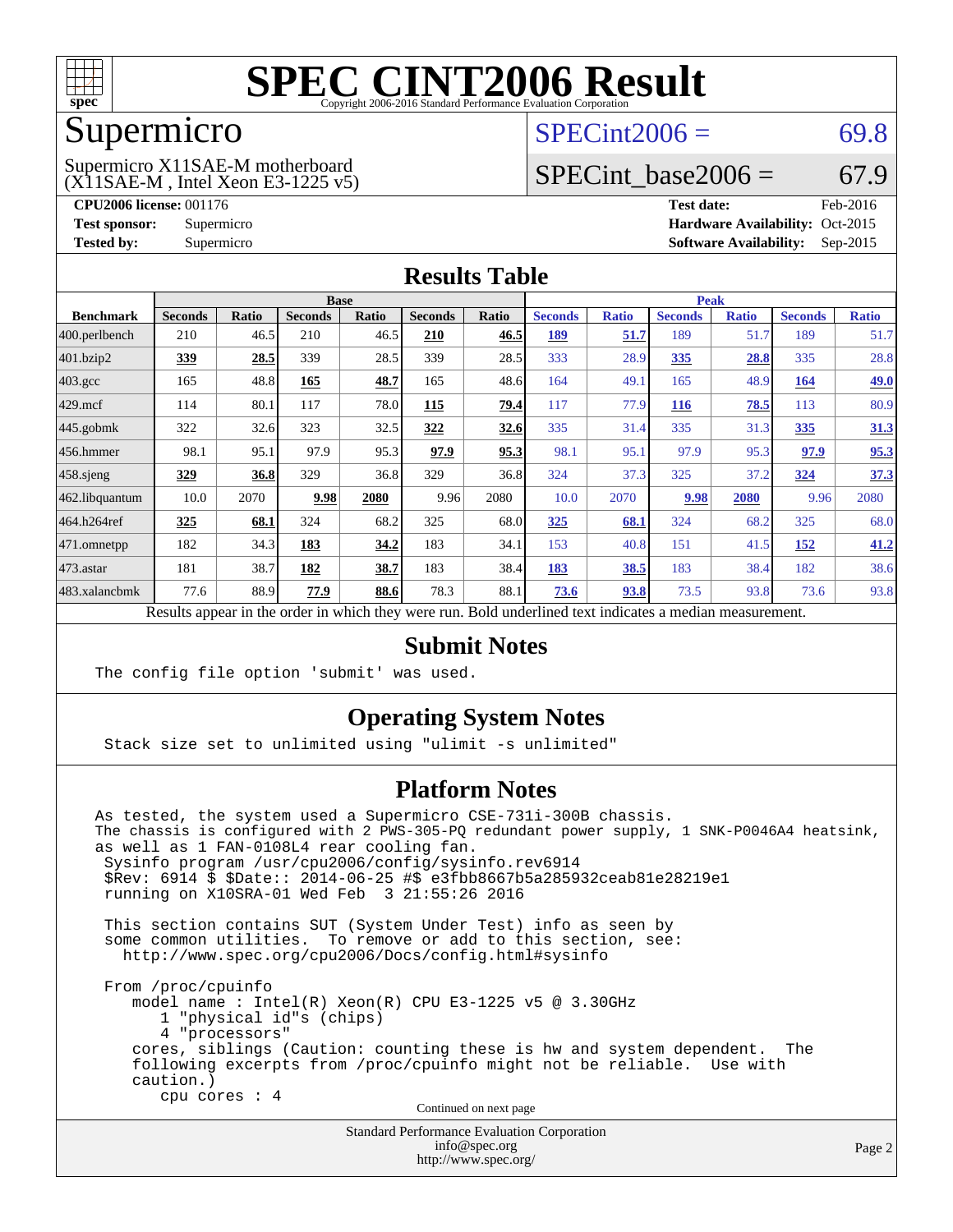

### Supermicro

 $SPECint2006 = 69.8$  $SPECint2006 = 69.8$ 

(X11SAE-M , Intel Xeon E3-1225 v5) Supermicro X11SAE-M motherboard

 $SPECTnt\_base2006 = 67.9$ 

**[CPU2006 license:](http://www.spec.org/auto/cpu2006/Docs/result-fields.html#CPU2006license)** 001176 **[Test date:](http://www.spec.org/auto/cpu2006/Docs/result-fields.html#Testdate)** Feb-2016 **[Test sponsor:](http://www.spec.org/auto/cpu2006/Docs/result-fields.html#Testsponsor)** Supermicro Supermicro **[Hardware Availability:](http://www.spec.org/auto/cpu2006/Docs/result-fields.html#HardwareAvailability)** Oct-2015 **[Tested by:](http://www.spec.org/auto/cpu2006/Docs/result-fields.html#Testedby)** Supermicro **Supermicro [Software Availability:](http://www.spec.org/auto/cpu2006/Docs/result-fields.html#SoftwareAvailability)** Sep-2015

#### **[Platform Notes \(Continued\)](http://www.spec.org/auto/cpu2006/Docs/result-fields.html#PlatformNotes)**

 siblings : 4 physical 0: cores 0 1 2 3 cache size : 8192 KB From /proc/meminfo<br>MemTotal: 32719784 kB HugePages\_Total: 0<br>Hugepagesize: 2048 kB Hugepagesize: From /etc/\*release\* /etc/\*version\* os-release: NAME="Red Hat Enterprise Linux Server" VERSION="7.1 (Maipo)" ID="rhel" ID\_LIKE="fedora" VERSION\_ID="7.1" PRETTY\_NAME="Red Hat Enterprise Linux Server 7.1 (Maipo)" ANSI\_COLOR="0;31" CPE\_NAME="cpe:/o:redhat:enterprise\_linux:7.1:GA:server" redhat-release: Red Hat Enterprise Linux Server release 7.1 (Maipo) system-release: Red Hat Enterprise Linux Server release 7.1 (Maipo) system-release-cpe: cpe:/o:redhat:enterprise\_linux:7.1:ga:server uname -a: Linux X10SRA-01 3.10.0-229.el7.x86\_64 #1 SMP Thu Jan 29 18:37:38 EST 2015 x86\_64 x86\_64 x86\_64 GNU/Linux run-level 3 Feb 3 21:54 SPEC is set to: /usr/cpu2006 Filesystem Type Size Used Avail Use% Mounted on<br>  $\frac{1}{10}$  The  $\frac{1}{10}$  The  $\frac{1}{10}$  The  $\frac{1}{10}$  The  $\frac{1}{10}$  The  $\frac{1}{10}$  The  $\frac{1}{10}$  The  $\frac{1}{10}$  The  $\frac{1}{10}$  The  $\frac{1}{10}$  The  $\frac{1}{10}$  The  $\frac{1}{10$  $xfs$  183G 5.3G 178G 3% / Additional information from dmidecode: Warning: Use caution when you interpret this section. The 'dmidecode' program reads system data which is "intended to allow hardware to be accurately determined", but the intent may not be met, as there are frequent changes to hardware, firmware, and the "DMTF SMBIOS" standard. BIOS American Megatrends Inc. 1.0a 12/21/2015 Memory: 2x Not Specified Not Specified 2x Samsung M391A2K43BB1-CPB 16 GB 2 rank 2133 MHz (End of data from sysinfo program) **[General Notes](http://www.spec.org/auto/cpu2006/Docs/result-fields.html#GeneralNotes)** Environment variables set by runspec before the start of the run: KMP\_AFFINITY = "granularity=fine,scatter"

LD\_LIBRARY\_PATH = "/usr/cpu2006/libs/32:/usr/cpu2006/libs/64:/usr/cpu2006/sh"

Continued on next page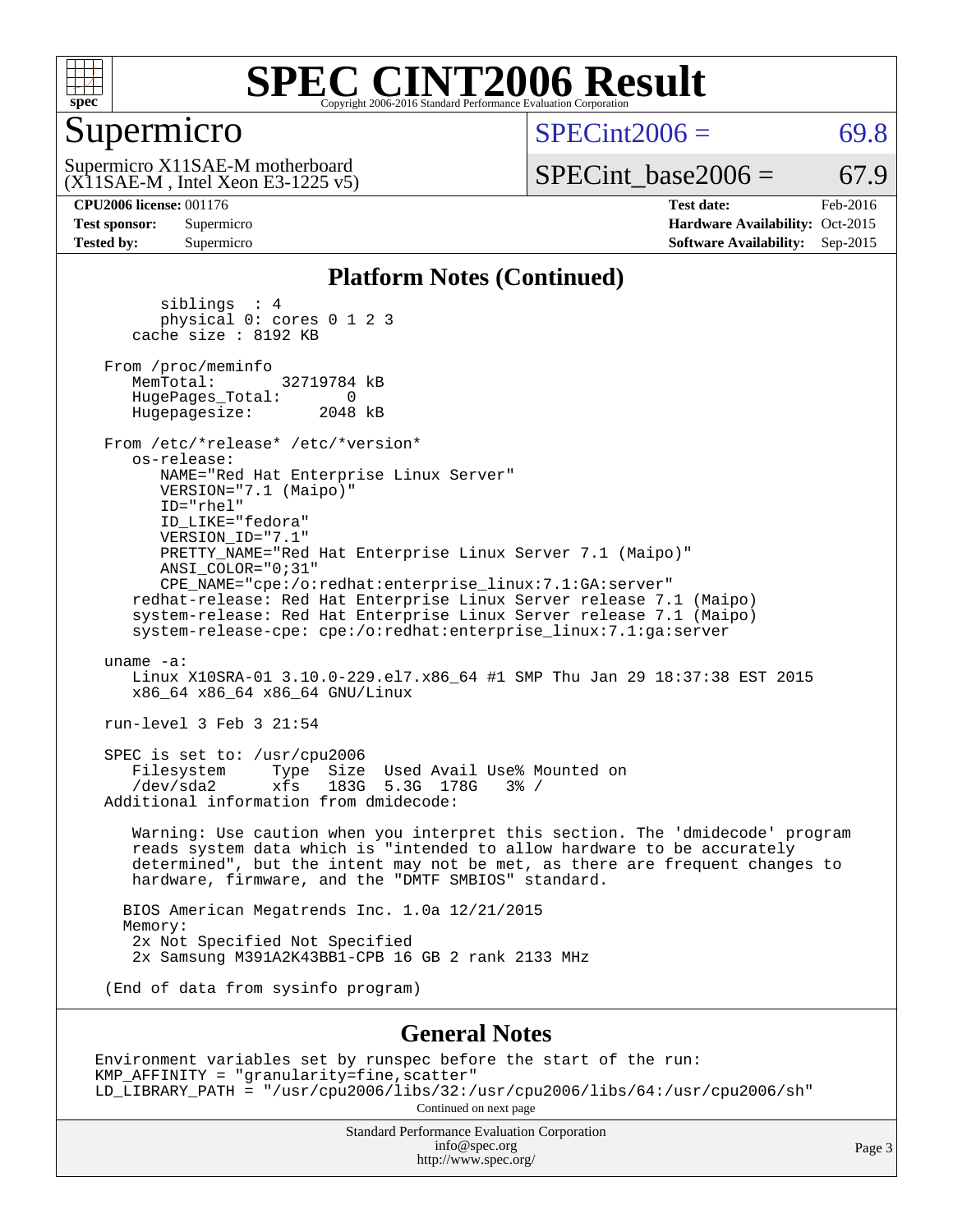

### Supermicro

 $SPECint2006 = 69.8$  $SPECint2006 = 69.8$ 

(X11SAE-M , Intel Xeon E3-1225 v5) Supermicro X11SAE-M motherboard

SPECint base2006 =  $67.9$ 

**[CPU2006 license:](http://www.spec.org/auto/cpu2006/Docs/result-fields.html#CPU2006license)** 001176 **[Test date:](http://www.spec.org/auto/cpu2006/Docs/result-fields.html#Testdate)** Feb-2016 **[Test sponsor:](http://www.spec.org/auto/cpu2006/Docs/result-fields.html#Testsponsor)** Supermicro Supermicro **[Hardware Availability:](http://www.spec.org/auto/cpu2006/Docs/result-fields.html#HardwareAvailability)** Oct-2015 **[Tested by:](http://www.spec.org/auto/cpu2006/Docs/result-fields.html#Testedby)** Supermicro **Supermicro [Software Availability:](http://www.spec.org/auto/cpu2006/Docs/result-fields.html#SoftwareAvailability)** Sep-2015

#### **[General Notes \(Continued\)](http://www.spec.org/auto/cpu2006/Docs/result-fields.html#GeneralNotes)**

OMP\_NUM\_THREADS = "4"

 Binaries compiled on a system with 1x Intel Core i5-4670K CPU + 32GB memory using RedHat EL 7.1 Transparent Huge Pages enabled with: echo always > /sys/kernel/mm/transparent\_hugepage/enabled

### **[Base Compiler Invocation](http://www.spec.org/auto/cpu2006/Docs/result-fields.html#BaseCompilerInvocation)**

[C benchmarks](http://www.spec.org/auto/cpu2006/Docs/result-fields.html#Cbenchmarks): [icc -m64](http://www.spec.org/cpu2006/results/res2016q1/cpu2006-20160307-39284.flags.html#user_CCbase_intel_icc_64bit_f346026e86af2a669e726fe758c88044)

[C++ benchmarks:](http://www.spec.org/auto/cpu2006/Docs/result-fields.html#CXXbenchmarks) [icpc -m64](http://www.spec.org/cpu2006/results/res2016q1/cpu2006-20160307-39284.flags.html#user_CXXbase_intel_icpc_64bit_fc66a5337ce925472a5c54ad6a0de310)

### **[Base Portability Flags](http://www.spec.org/auto/cpu2006/Docs/result-fields.html#BasePortabilityFlags)**

 400.perlbench: [-DSPEC\\_CPU\\_LP64](http://www.spec.org/cpu2006/results/res2016q1/cpu2006-20160307-39284.flags.html#b400.perlbench_basePORTABILITY_DSPEC_CPU_LP64) [-DSPEC\\_CPU\\_LINUX\\_X64](http://www.spec.org/cpu2006/results/res2016q1/cpu2006-20160307-39284.flags.html#b400.perlbench_baseCPORTABILITY_DSPEC_CPU_LINUX_X64) 401.bzip2: [-DSPEC\\_CPU\\_LP64](http://www.spec.org/cpu2006/results/res2016q1/cpu2006-20160307-39284.flags.html#suite_basePORTABILITY401_bzip2_DSPEC_CPU_LP64) 403.gcc: [-DSPEC\\_CPU\\_LP64](http://www.spec.org/cpu2006/results/res2016q1/cpu2006-20160307-39284.flags.html#suite_basePORTABILITY403_gcc_DSPEC_CPU_LP64) 429.mcf: [-DSPEC\\_CPU\\_LP64](http://www.spec.org/cpu2006/results/res2016q1/cpu2006-20160307-39284.flags.html#suite_basePORTABILITY429_mcf_DSPEC_CPU_LP64) 445.gobmk: [-DSPEC\\_CPU\\_LP64](http://www.spec.org/cpu2006/results/res2016q1/cpu2006-20160307-39284.flags.html#suite_basePORTABILITY445_gobmk_DSPEC_CPU_LP64) 456.hmmer: [-DSPEC\\_CPU\\_LP64](http://www.spec.org/cpu2006/results/res2016q1/cpu2006-20160307-39284.flags.html#suite_basePORTABILITY456_hmmer_DSPEC_CPU_LP64) 458.sjeng: [-DSPEC\\_CPU\\_LP64](http://www.spec.org/cpu2006/results/res2016q1/cpu2006-20160307-39284.flags.html#suite_basePORTABILITY458_sjeng_DSPEC_CPU_LP64) 462.libquantum: [-DSPEC\\_CPU\\_LP64](http://www.spec.org/cpu2006/results/res2016q1/cpu2006-20160307-39284.flags.html#suite_basePORTABILITY462_libquantum_DSPEC_CPU_LP64) [-DSPEC\\_CPU\\_LINUX](http://www.spec.org/cpu2006/results/res2016q1/cpu2006-20160307-39284.flags.html#b462.libquantum_baseCPORTABILITY_DSPEC_CPU_LINUX)

 464.h264ref: [-DSPEC\\_CPU\\_LP64](http://www.spec.org/cpu2006/results/res2016q1/cpu2006-20160307-39284.flags.html#suite_basePORTABILITY464_h264ref_DSPEC_CPU_LP64) 471.omnetpp: [-DSPEC\\_CPU\\_LP64](http://www.spec.org/cpu2006/results/res2016q1/cpu2006-20160307-39284.flags.html#suite_basePORTABILITY471_omnetpp_DSPEC_CPU_LP64) 473.astar: [-DSPEC\\_CPU\\_LP64](http://www.spec.org/cpu2006/results/res2016q1/cpu2006-20160307-39284.flags.html#suite_basePORTABILITY473_astar_DSPEC_CPU_LP64) 483.xalancbmk: [-DSPEC\\_CPU\\_LP64](http://www.spec.org/cpu2006/results/res2016q1/cpu2006-20160307-39284.flags.html#suite_basePORTABILITY483_xalancbmk_DSPEC_CPU_LP64) [-DSPEC\\_CPU\\_LINUX](http://www.spec.org/cpu2006/results/res2016q1/cpu2006-20160307-39284.flags.html#b483.xalancbmk_baseCXXPORTABILITY_DSPEC_CPU_LINUX)

### **[Base Optimization Flags](http://www.spec.org/auto/cpu2006/Docs/result-fields.html#BaseOptimizationFlags)**

[C benchmarks](http://www.spec.org/auto/cpu2006/Docs/result-fields.html#Cbenchmarks):

[-xCORE-AVX2](http://www.spec.org/cpu2006/results/res2016q1/cpu2006-20160307-39284.flags.html#user_CCbase_f-xAVX2_5f5fc0cbe2c9f62c816d3e45806c70d7) [-ipo](http://www.spec.org/cpu2006/results/res2016q1/cpu2006-20160307-39284.flags.html#user_CCbase_f-ipo) [-O3](http://www.spec.org/cpu2006/results/res2016q1/cpu2006-20160307-39284.flags.html#user_CCbase_f-O3) [-no-prec-div](http://www.spec.org/cpu2006/results/res2016q1/cpu2006-20160307-39284.flags.html#user_CCbase_f-no-prec-div) [-parallel](http://www.spec.org/cpu2006/results/res2016q1/cpu2006-20160307-39284.flags.html#user_CCbase_f-parallel) [-opt-prefetch](http://www.spec.org/cpu2006/results/res2016q1/cpu2006-20160307-39284.flags.html#user_CCbase_f-opt-prefetch) [-auto-p32](http://www.spec.org/cpu2006/results/res2016q1/cpu2006-20160307-39284.flags.html#user_CCbase_f-auto-p32)

[C++ benchmarks:](http://www.spec.org/auto/cpu2006/Docs/result-fields.html#CXXbenchmarks)

[-xCORE-AVX2](http://www.spec.org/cpu2006/results/res2016q1/cpu2006-20160307-39284.flags.html#user_CXXbase_f-xAVX2_5f5fc0cbe2c9f62c816d3e45806c70d7) [-ipo](http://www.spec.org/cpu2006/results/res2016q1/cpu2006-20160307-39284.flags.html#user_CXXbase_f-ipo) [-O3](http://www.spec.org/cpu2006/results/res2016q1/cpu2006-20160307-39284.flags.html#user_CXXbase_f-O3) [-no-prec-div](http://www.spec.org/cpu2006/results/res2016q1/cpu2006-20160307-39284.flags.html#user_CXXbase_f-no-prec-div) [-opt-prefetch](http://www.spec.org/cpu2006/results/res2016q1/cpu2006-20160307-39284.flags.html#user_CXXbase_f-opt-prefetch) [-auto-p32](http://www.spec.org/cpu2006/results/res2016q1/cpu2006-20160307-39284.flags.html#user_CXXbase_f-auto-p32) [-Wl,-z,muldefs](http://www.spec.org/cpu2006/results/res2016q1/cpu2006-20160307-39284.flags.html#user_CXXbase_link_force_multiple1_74079c344b956b9658436fd1b6dd3a8a) [-L/sh -lsmartheap64](http://www.spec.org/cpu2006/results/res2016q1/cpu2006-20160307-39284.flags.html#user_CXXbase_SmartHeap64_ed4ef857ce90951921efb0d91eb88472)

### **[Base Other Flags](http://www.spec.org/auto/cpu2006/Docs/result-fields.html#BaseOtherFlags)**

[C benchmarks](http://www.spec.org/auto/cpu2006/Docs/result-fields.html#Cbenchmarks):

Continued on next page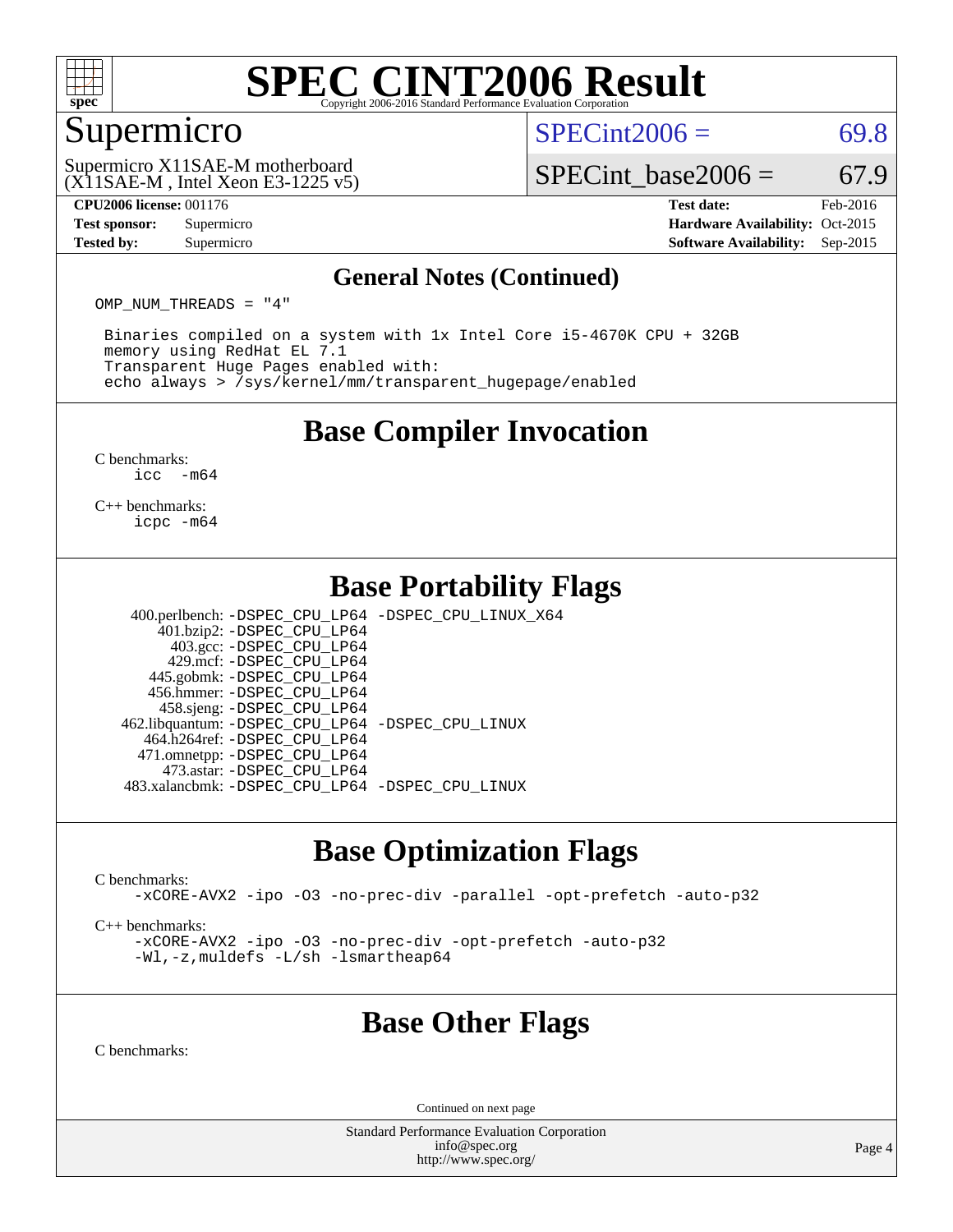

### Supermicro

 $SPECint2006 = 69.8$  $SPECint2006 = 69.8$ 

(X11SAE-M , Intel Xeon E3-1225 v5) Supermicro X11SAE-M motherboard

SPECint base2006 =  $67.9$ 

**[CPU2006 license:](http://www.spec.org/auto/cpu2006/Docs/result-fields.html#CPU2006license)** 001176 **[Test date:](http://www.spec.org/auto/cpu2006/Docs/result-fields.html#Testdate)** Feb-2016 **[Test sponsor:](http://www.spec.org/auto/cpu2006/Docs/result-fields.html#Testsponsor)** Supermicro Supermicro **[Hardware Availability:](http://www.spec.org/auto/cpu2006/Docs/result-fields.html#HardwareAvailability)** Oct-2015 **[Tested by:](http://www.spec.org/auto/cpu2006/Docs/result-fields.html#Testedby)** Supermicro **Supermicro [Software Availability:](http://www.spec.org/auto/cpu2006/Docs/result-fields.html#SoftwareAvailability)** Sep-2015

### **[Base Other Flags \(Continued\)](http://www.spec.org/auto/cpu2006/Docs/result-fields.html#BaseOtherFlags)**

403.gcc: [-Dalloca=\\_alloca](http://www.spec.org/cpu2006/results/res2016q1/cpu2006-20160307-39284.flags.html#b403.gcc_baseEXTRA_CFLAGS_Dalloca_be3056838c12de2578596ca5467af7f3)

### **[Peak Compiler Invocation](http://www.spec.org/auto/cpu2006/Docs/result-fields.html#PeakCompilerInvocation)**

[C benchmarks \(except as noted below\)](http://www.spec.org/auto/cpu2006/Docs/result-fields.html#Cbenchmarksexceptasnotedbelow):

[icc -m64](http://www.spec.org/cpu2006/results/res2016q1/cpu2006-20160307-39284.flags.html#user_CCpeak_intel_icc_64bit_f346026e86af2a669e726fe758c88044)

400.perlbench: [icc -m32 -L/opt/intel/compilers\\_and\\_libraries\\_2016/linux/compiler/lib/ia32\\_lin](http://www.spec.org/cpu2006/results/res2016q1/cpu2006-20160307-39284.flags.html#user_peakCCLD400_perlbench_intel_icc_e10256ba5924b668798078a321b0cb3f)

445.gobmk: [icc -m32 -L/opt/intel/compilers\\_and\\_libraries\\_2016/linux/compiler/lib/ia32\\_lin](http://www.spec.org/cpu2006/results/res2016q1/cpu2006-20160307-39284.flags.html#user_peakCCLD445_gobmk_intel_icc_e10256ba5924b668798078a321b0cb3f)

[C++ benchmarks \(except as noted below\):](http://www.spec.org/auto/cpu2006/Docs/result-fields.html#CXXbenchmarksexceptasnotedbelow)

[icpc -m32 -L/opt/intel/compilers\\_and\\_libraries\\_2016/linux/compiler/lib/ia32\\_lin](http://www.spec.org/cpu2006/results/res2016q1/cpu2006-20160307-39284.flags.html#user_CXXpeak_intel_icpc_b4f50a394bdb4597aa5879c16bc3f5c5)

473.astar: [icpc -m64](http://www.spec.org/cpu2006/results/res2016q1/cpu2006-20160307-39284.flags.html#user_peakCXXLD473_astar_intel_icpc_64bit_fc66a5337ce925472a5c54ad6a0de310)

### **[Peak Portability Flags](http://www.spec.org/auto/cpu2006/Docs/result-fields.html#PeakPortabilityFlags)**

 400.perlbench: [-D\\_FILE\\_OFFSET\\_BITS=64](http://www.spec.org/cpu2006/results/res2016q1/cpu2006-20160307-39284.flags.html#user_peakPORTABILITY400_perlbench_file_offset_bits_64_438cf9856305ebd76870a2c6dc2689ab) [-DSPEC\\_CPU\\_LINUX\\_IA32](http://www.spec.org/cpu2006/results/res2016q1/cpu2006-20160307-39284.flags.html#b400.perlbench_peakCPORTABILITY_DSPEC_CPU_LINUX_IA32) 401.bzip2: [-DSPEC\\_CPU\\_LP64](http://www.spec.org/cpu2006/results/res2016q1/cpu2006-20160307-39284.flags.html#suite_peakPORTABILITY401_bzip2_DSPEC_CPU_LP64) 403.gcc: [-DSPEC\\_CPU\\_LP64](http://www.spec.org/cpu2006/results/res2016q1/cpu2006-20160307-39284.flags.html#suite_peakPORTABILITY403_gcc_DSPEC_CPU_LP64) 429.mcf: [-DSPEC\\_CPU\\_LP64](http://www.spec.org/cpu2006/results/res2016q1/cpu2006-20160307-39284.flags.html#suite_peakPORTABILITY429_mcf_DSPEC_CPU_LP64) 445.gobmk: [-D\\_FILE\\_OFFSET\\_BITS=64](http://www.spec.org/cpu2006/results/res2016q1/cpu2006-20160307-39284.flags.html#user_peakPORTABILITY445_gobmk_file_offset_bits_64_438cf9856305ebd76870a2c6dc2689ab) 456.hmmer: [-DSPEC\\_CPU\\_LP64](http://www.spec.org/cpu2006/results/res2016q1/cpu2006-20160307-39284.flags.html#suite_peakPORTABILITY456_hmmer_DSPEC_CPU_LP64) 458.sjeng: [-DSPEC\\_CPU\\_LP64](http://www.spec.org/cpu2006/results/res2016q1/cpu2006-20160307-39284.flags.html#suite_peakPORTABILITY458_sjeng_DSPEC_CPU_LP64) 462.libquantum: [-DSPEC\\_CPU\\_LP64](http://www.spec.org/cpu2006/results/res2016q1/cpu2006-20160307-39284.flags.html#suite_peakPORTABILITY462_libquantum_DSPEC_CPU_LP64) [-DSPEC\\_CPU\\_LINUX](http://www.spec.org/cpu2006/results/res2016q1/cpu2006-20160307-39284.flags.html#b462.libquantum_peakCPORTABILITY_DSPEC_CPU_LINUX) 464.h264ref: [-DSPEC\\_CPU\\_LP64](http://www.spec.org/cpu2006/results/res2016q1/cpu2006-20160307-39284.flags.html#suite_peakPORTABILITY464_h264ref_DSPEC_CPU_LP64) 471.omnetpp: [-D\\_FILE\\_OFFSET\\_BITS=64](http://www.spec.org/cpu2006/results/res2016q1/cpu2006-20160307-39284.flags.html#user_peakPORTABILITY471_omnetpp_file_offset_bits_64_438cf9856305ebd76870a2c6dc2689ab) 473.astar: [-DSPEC\\_CPU\\_LP64](http://www.spec.org/cpu2006/results/res2016q1/cpu2006-20160307-39284.flags.html#suite_peakPORTABILITY473_astar_DSPEC_CPU_LP64) 483.xalancbmk: [-D\\_FILE\\_OFFSET\\_BITS=64](http://www.spec.org/cpu2006/results/res2016q1/cpu2006-20160307-39284.flags.html#user_peakPORTABILITY483_xalancbmk_file_offset_bits_64_438cf9856305ebd76870a2c6dc2689ab) [-DSPEC\\_CPU\\_LINUX](http://www.spec.org/cpu2006/results/res2016q1/cpu2006-20160307-39284.flags.html#b483.xalancbmk_peakCXXPORTABILITY_DSPEC_CPU_LINUX)

### **[Peak Optimization Flags](http://www.spec.org/auto/cpu2006/Docs/result-fields.html#PeakOptimizationFlags)**

[C benchmarks](http://www.spec.org/auto/cpu2006/Docs/result-fields.html#Cbenchmarks):

 400.perlbench: [-xCORE-AVX2](http://www.spec.org/cpu2006/results/res2016q1/cpu2006-20160307-39284.flags.html#user_peakPASS2_CFLAGSPASS2_LDCFLAGS400_perlbench_f-xAVX2_5f5fc0cbe2c9f62c816d3e45806c70d7)(pass 2) [-prof-gen:threadsafe](http://www.spec.org/cpu2006/results/res2016q1/cpu2006-20160307-39284.flags.html#user_peakPASS1_CFLAGSPASS1_LDCFLAGS400_perlbench_prof_gen_21a26eb79f378b550acd7bec9fe4467a)(pass 1)  $-i\text{po}(pass 2) -O3(pass 2) -no-prec-div(pass 2)$  $-i\text{po}(pass 2) -O3(pass 2) -no-prec-div(pass 2)$  $-i\text{po}(pass 2) -O3(pass 2) -no-prec-div(pass 2)$  $-i\text{po}(pass 2) -O3(pass 2) -no-prec-div(pass 2)$  $-i\text{po}(pass 2) -O3(pass 2) -no-prec-div(pass 2)$ [-par-num-threads=1](http://www.spec.org/cpu2006/results/res2016q1/cpu2006-20160307-39284.flags.html#user_peakPASS1_CFLAGSPASS1_LDCFLAGS400_perlbench_par_num_threads_786a6ff141b4e9e90432e998842df6c2)(pass 1) [-prof-use](http://www.spec.org/cpu2006/results/res2016q1/cpu2006-20160307-39284.flags.html#user_peakPASS2_CFLAGSPASS2_LDCFLAGS400_perlbench_prof_use_bccf7792157ff70d64e32fe3e1250b55)(pass 2) [-opt-prefetch](http://www.spec.org/cpu2006/results/res2016q1/cpu2006-20160307-39284.flags.html#user_peakCOPTIMIZE400_perlbench_f-opt-prefetch) [-ansi-alias](http://www.spec.org/cpu2006/results/res2016q1/cpu2006-20160307-39284.flags.html#user_peakCOPTIMIZE400_perlbench_f-ansi-alias) 401.bzip2: [-xCORE-AVX2](http://www.spec.org/cpu2006/results/res2016q1/cpu2006-20160307-39284.flags.html#user_peakPASS2_CFLAGSPASS2_LDCFLAGS401_bzip2_f-xAVX2_5f5fc0cbe2c9f62c816d3e45806c70d7)(pass 2) [-prof-gen:threadsafe](http://www.spec.org/cpu2006/results/res2016q1/cpu2006-20160307-39284.flags.html#user_peakPASS1_CFLAGSPASS1_LDCFLAGS401_bzip2_prof_gen_21a26eb79f378b550acd7bec9fe4467a)(pass 1) [-ipo](http://www.spec.org/cpu2006/results/res2016q1/cpu2006-20160307-39284.flags.html#user_peakPASS2_CFLAGSPASS2_LDCFLAGS401_bzip2_f-ipo)(pass 2) [-O3](http://www.spec.org/cpu2006/results/res2016q1/cpu2006-20160307-39284.flags.html#user_peakPASS2_CFLAGSPASS2_LDCFLAGS401_bzip2_f-O3)(pass 2) [-no-prec-div](http://www.spec.org/cpu2006/results/res2016q1/cpu2006-20160307-39284.flags.html#user_peakCOPTIMIZEPASS2_CFLAGSPASS2_LDCFLAGS401_bzip2_f-no-prec-div) [-par-num-threads=1](http://www.spec.org/cpu2006/results/res2016q1/cpu2006-20160307-39284.flags.html#user_peakPASS1_CFLAGSPASS1_LDCFLAGS401_bzip2_par_num_threads_786a6ff141b4e9e90432e998842df6c2)(pass 1) [-prof-use](http://www.spec.org/cpu2006/results/res2016q1/cpu2006-20160307-39284.flags.html#user_peakPASS2_CFLAGSPASS2_LDCFLAGS401_bzip2_prof_use_bccf7792157ff70d64e32fe3e1250b55)(pass 2) [-auto-ilp32](http://www.spec.org/cpu2006/results/res2016q1/cpu2006-20160307-39284.flags.html#user_peakCOPTIMIZE401_bzip2_f-auto-ilp32) [-opt-prefetch](http://www.spec.org/cpu2006/results/res2016q1/cpu2006-20160307-39284.flags.html#user_peakCOPTIMIZE401_bzip2_f-opt-prefetch) [-ansi-alias](http://www.spec.org/cpu2006/results/res2016q1/cpu2006-20160307-39284.flags.html#user_peakCOPTIMIZE401_bzip2_f-ansi-alias) Continued on next page

> Standard Performance Evaluation Corporation [info@spec.org](mailto:info@spec.org) <http://www.spec.org/>

Page 5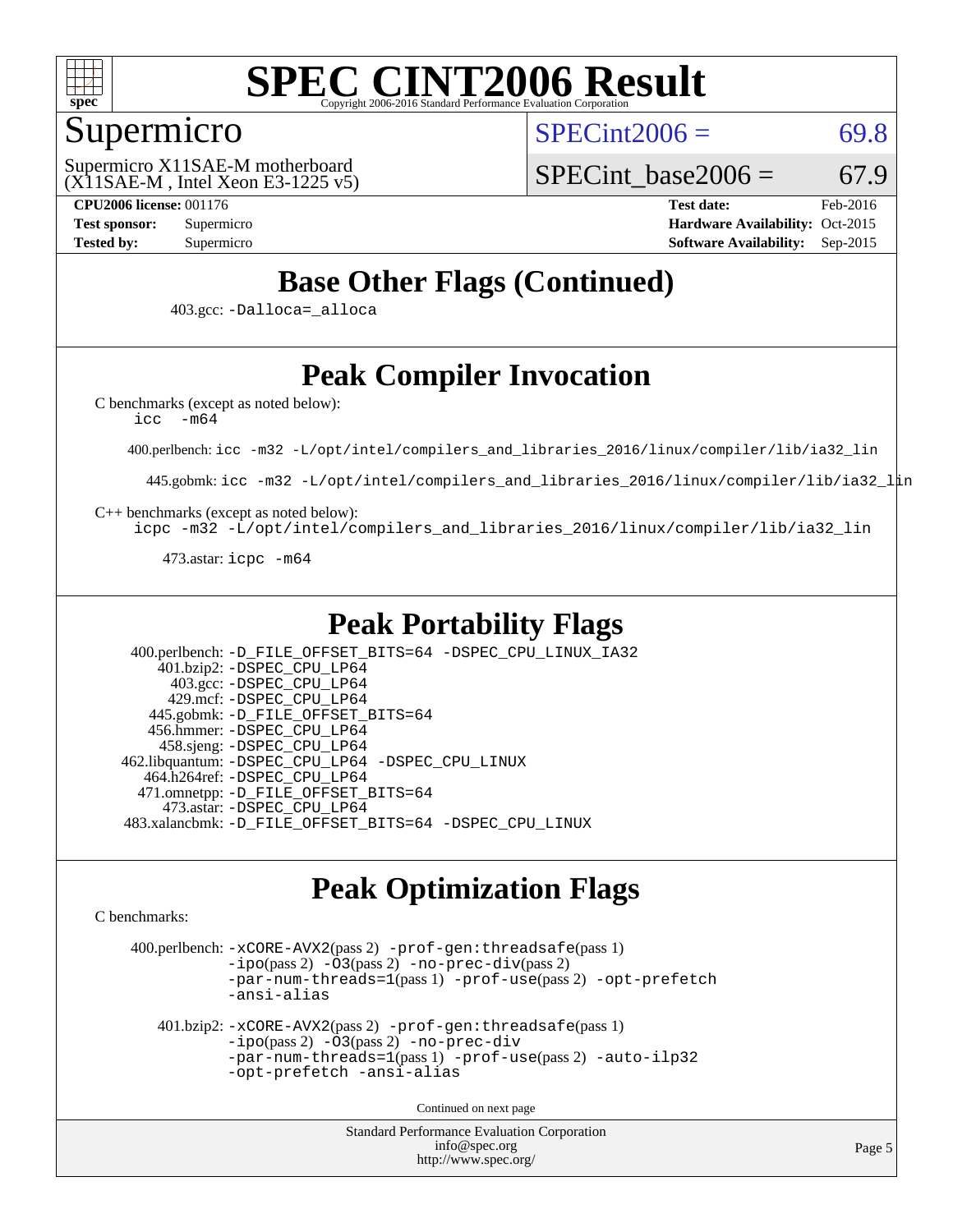

### Supermicro

 $SPECint2006 = 69.8$  $SPECint2006 = 69.8$ 

(X11SAE-M , Intel Xeon E3-1225 v5) Supermicro X11SAE-M motherboard

SPECint base2006 =  $67.9$ 

| <b>Test sponsor:</b> | Supermicro |
|----------------------|------------|
| <b>Tested by:</b>    | Supermicro |

**[CPU2006 license:](http://www.spec.org/auto/cpu2006/Docs/result-fields.html#CPU2006license)** 001176 **[Test date:](http://www.spec.org/auto/cpu2006/Docs/result-fields.html#Testdate)** Feb-2016 **[Hardware Availability:](http://www.spec.org/auto/cpu2006/Docs/result-fields.html#HardwareAvailability)** Oct-2015 **[Software Availability:](http://www.spec.org/auto/cpu2006/Docs/result-fields.html#SoftwareAvailability)** Sep-2015

### **[Peak Optimization Flags \(Continued\)](http://www.spec.org/auto/cpu2006/Docs/result-fields.html#PeakOptimizationFlags)**

```
 403.gcc: -xCORE-AVX2 -ipo -O3 -no-prec-div -inline-calloc
                -opt-malloc-options=3 -auto-ilp32
         429.mcf: -xCORE-AVX2 -ipo -O3 -no-prec-div -parallel
                -opt-prefetch -auto-p32
       445.gobmk: -xCORE-AVX2(pass 2) -prof-gen:threadsafe(pass 1)
                -prof-use(pass 2) -par-num-threads=1(pass 1) -ansi-alias
      456.hmmer: basepeak = yes
        458.sjeng: -xCORE-AVX2(pass 2) -prof-gen:threadsafe(pass 1)
                -i\text{po}(pass 2) -\text{O3}(pass 2)-no-prec-div(pass 2)
                -par-num-threads=1(pass 1) -prof-use(pass 2) -unroll4
   462.libquantum: basepeak = yes
     464.h264ref: basepeak = yes
C++ benchmarks: 
      471.omnetpp: -xCORE-AVX2(pass 2) -prof-gen:threadsafe(pass 1)
                -i\text{po}(pass 2) -\overline{O}3(pass 2) -no-prec\div\overline{div}(pass 2)-par-num-threads=1(pass 1) -prof-use(pass 2)
                -opt-ra-region-strategy=block -ansi-alias
                -Wl,-z,muldefs -L/sh -lsmartheap
         473.astar: -xCORE-AVX2 -ipo -O3 -no-prec-div -opt-prefetch
                -auto-p32 -Wl,-z,muldefs -L/sh -lsmartheap64
    483.xalancbmk: -xCORE-AVX2 -ipo -O3 -no-prec-div -opt-prefetch
                -ansi-alias -Wl,-z,muldefs -L/sh -lsmartheap
```
### **[Peak Other Flags](http://www.spec.org/auto/cpu2006/Docs/result-fields.html#PeakOtherFlags)**

[C benchmarks](http://www.spec.org/auto/cpu2006/Docs/result-fields.html#Cbenchmarks):

403.gcc: [-Dalloca=\\_alloca](http://www.spec.org/cpu2006/results/res2016q1/cpu2006-20160307-39284.flags.html#b403.gcc_peakEXTRA_CFLAGS_Dalloca_be3056838c12de2578596ca5467af7f3)

The flags files that were used to format this result can be browsed at <http://www.spec.org/cpu2006/flags/Intel-ic16.0-official-linux64.html> <http://www.spec.org/cpu2006/flags/Supermicro-Platform-Settings-V1.2-revH.html>

You can also download the XML flags sources by saving the following links:

<http://www.spec.org/cpu2006/flags/Intel-ic16.0-official-linux64.xml> <http://www.spec.org/cpu2006/flags/Supermicro-Platform-Settings-V1.2-revH.xml>